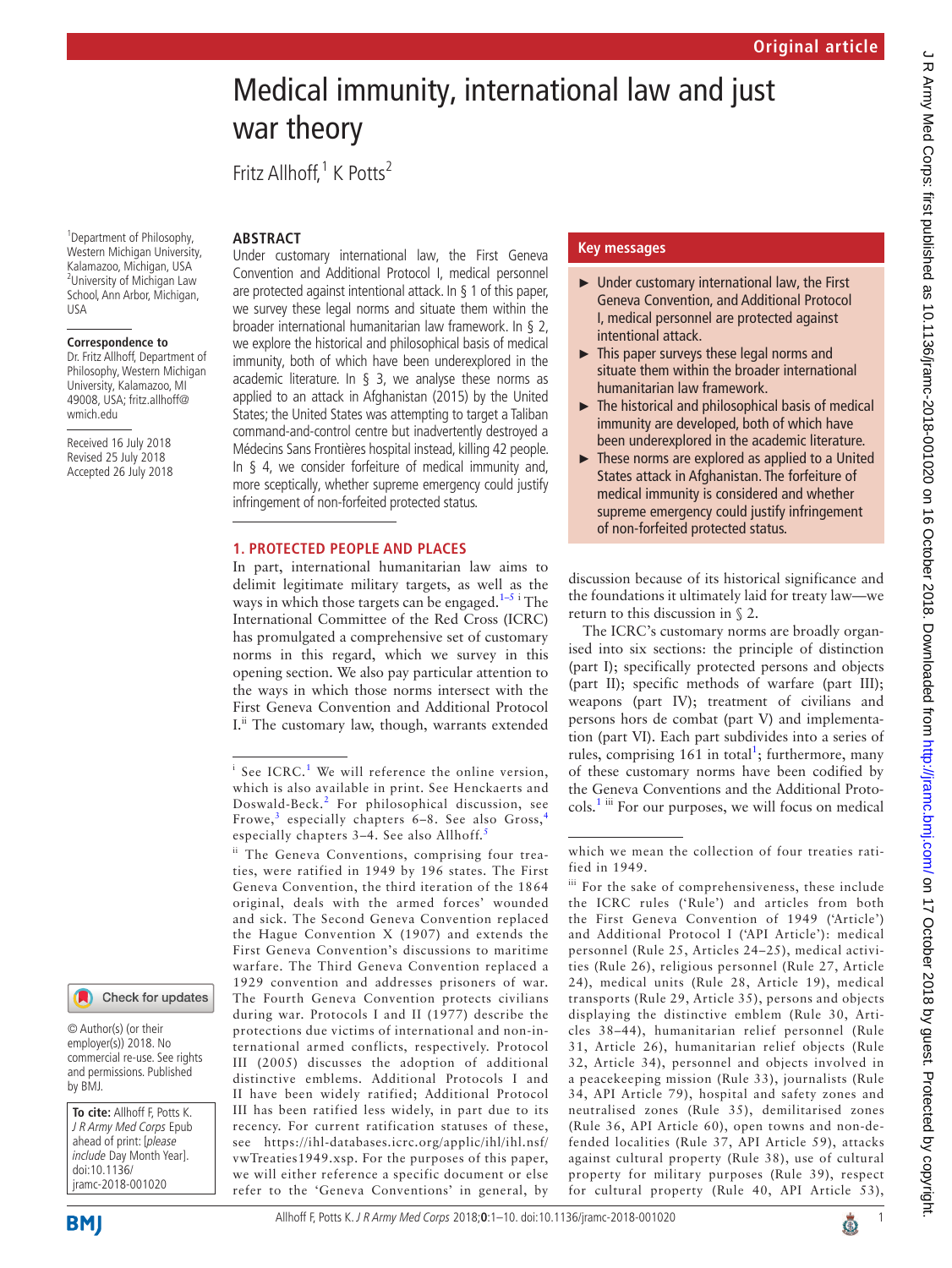immunity, which is most clearly articulated by Rule 25. This falls in part II and states that '[m]edical personnel exclusively assigned to medical duties must be respected and protected in all circumstances. They lose their protection if they commit, outside their humanitarian function, acts harmful to the enemy'.<sup>16 iv</sup> v

Before looking at Rule 25 in particular, it will be useful to situate it among the other norms protecting people and places. The various persons and objects covered by ICRC rules—some of which we specifically discuss below—are afforded four levels of protection. In order of increasing levels, these rules encompass people or objects that: (1) must be afforded special care or consideration, but can be directly attacked when militarily necessary; (2) cannot be intentionally attacked but can be exposed to expected harm; (3) cannot be exposed to intentional or expected harm; (4) are immune to intentional harm and must be assisted by combatants when possible.

Cultural property—including buildings dedicated to religion, art, science, education, historical monuments and property essential to cultural heritage—warrants special consideration, but can be intentionally attacked when militarily necessary.<sup>7 vi</sup> Rule 38 protects cultural properties from being targeted unless they are military objectives or attacking them is 'imperatively required by military necessity'.<sup>1 vii</sup> Additionally, Rule 39 prohibits people from using cultural property in a way that exposes it to this kind of harm or destruction.<sup>[1](#page-9-0) viii</sup> Although these norms were omitted from the Geneva Conventions, many were eventually codified under Additional Protocol I, which builds on earlier efforts by the Hague Convention to protect cultural objects and places of worship.<sup>ix</sup> The special considerations afforded to cultural property enforce minimal obligations on combatants, proscribing the pillaging, misappropriation or vandalism of cultural property solely to prevent their actions from hampering the peace-making process.<sup>1 x</sup>

export and return of cultural property in occupied territory (Rule 41), works and installations containing dangerous forces (Rule 42, API Article 56), application of general principles on the conduct of hostilities to the natural environment (Rule 43), due regard for the natural environment in military operations (Rule 44) and causing serious damage to the natural environment (Rule 45, API Article 55).

The second class comprises humanitarian relief workers,<sup>1 xi</sup> journalists<sup>[1](#page-9-0) xii</sup> and protected zones.<sup>1</sup> xiii The customary practice of protecting these people and places was similarly omitted by the Geneva Conventions. However, Additional Protocol I remedies this omission, as well. Specifically, it protects: "journalists engaged in dangerous professional missions in areas of armed conflict", by requiring that they be treated as civilians, and allows them to carry identification that "attest[s] to (their) status as a journalist".<sup>xiv</sup> Importantly, these identification cards offer little protection in comparison to the distinctive emblems worn by medical personnel.xv

Due to their civilian status, members of this group are protected against direct attacks, although they can still be subject to collateral harm. Rule 1 provides that '[t]he parties to the conflict must at all times distinguish between civilians and combatants. Attacks must only be *directed* against combatants. Attacks must not be *directed* against civilians'[.1](#page-9-0) xvi By focusing on *intentional* attacks, this permits combatants to claim their actions were not violations of Rule 1 if the harm cause to civilians was unintended. The same notion of protection applies to zones and objects belonging to this second class.<sup>[1](#page-9-0)</sup> xvii In most cases, this level of protection is a corollary to the right against starvation and injured peoples' right to care. Parties to a conflict who harm members of this protected group often defend their actions by arguing that their intentional strike on a legitimate target unintentionally caused the collateral damage incurred by the victims.

Protections to the third class are substantial, and cover the natural environment and installations containing dangerous forces.<sup>1 xviii</sup> For the most part, the protected status of people and places in this third class has been included in Additional Protocol I, which includes 'dams, dykes and nuclear electrical generating stations' within the class of installations protected by Article 56 due to the potential long-term effects of their destruction. Any attacks must be planned and carried out to avoid 'widespread, long-term and severe damage'.<sup>[1](#page-9-0)</sup> xix In both customary and treaty law, this language alsocovers attacks that are expected to cause unintentional harm to the environment. For example, Rule 45 states that: "[t]he use of methods or means of warfare that are intended, or may be expected, to cause widespread, long-term and severe damage to the natural environment is prohibited".<sup>[1](#page-9-0)</sup>  $\frac{xx}{x}$  Additional Protocol I goes so far as to prohibit attacks on legitimate military targets in the vicinity of these installations

 $\frac{x}{x}$  ICRC,<sup>[1](#page-9-0)</sup> Rule 45. See also Rules 42–44.

iv Rule 25. This protection is also incorporated in the First Geneva Convention, Article 24: '[m]edical personnel exclusively engaged in the search for, or the collection, transport or treatment of the wounded or sick, or in the prevention of disease, staff exclusively engaged in the administration of medical units and establishments, as well as chaplains attached to the armed forces, shall be respected and protected in all circumstances'.

v Protections afforded to religious personnel are phrased the same way, merely replacing each use of 'medical' with 'religious'. It is also prosecuted with the same Article 8, § 2.b.xxiv of the Rome Statute. Religious personnel may even be equipped with light armament for self-defence. See ICRC, $^1$  $^1$  Rule 27. See also ICRC<sup>[6](#page-9-6)</sup> (The second volume of this work collects implementations or interpretations, 'Practice', corresponding to the first volume, 'Rules'. Unless otherwise indicated, references are to the first volume.)

<sup>&</sup>lt;sup>vi</sup> The issues pertaining to cultural artefacts can intersect with those pertaining to medical personnel. See Allhoff.<sup>[7](#page-9-5)</sup>

<sup>&</sup>lt;sup>vii</sup> ICRC,<sup>[1](#page-9-0)</sup> Rule 38.

<sup>&</sup>lt;sup>viii</sup> ICRC,<sup>[1](#page-9-0)</sup> Rule 39.

ix Additional Protocol I, Article 53.

 $^x$  ICRC,<sup>[1](#page-9-0)</sup> Rules 40–41. This low level of special protection facilitates the peace process without imposing positive obligations on combatants.

 $\rm{^{xi}}$  ICRC, $\rm{^1}$  $\rm{^1}$  $\rm{^1}$  Rule 31.

 $\frac{xii}{2}$  ICRC, $\frac{1}{2}$  $\frac{1}{2}$  $\frac{1}{2}$  Rule 34.

 $x^{iii}$  ICRC,<sup>[1](#page-9-0)</sup> Rules 35–37. A quick note on Rules 35 and 28: Rule 35 assigns protection to hospitals as civilian zones, which only implies a negative duty against attack. This is a weaker level of protection than the positive duty in Rule 28, which adds the responsibility to respect and protect '[m]edical units exclusively assigned to medical purposes'.

xiv Additional Protocol I, Article 79.

 $xv$  We discuss these in more detail in § 2.

<sup>&</sup>lt;sup>xvi</sup> See Additional Protocol I, Article 48 and ICRC,<sup>[1](#page-9-0)</sup> Rule 1. See also ICRC,<sup>[1](#page-9-0)</sup> Rule 7, which replaces 'civilian' (Rule 1) with 'civilian objects'.

<sup>&</sup>lt;sup>xvii</sup> ICRC,<sup>[1](#page-9-0)</sup> Rules 35-37. Protected zones include areas established to shelter the wounded, sick or civilians, as well as demilitarised zones and non-defended localities.

 $x$ <sup>viii</sup> ICRC,<sup>[1](#page-9-0)</sup> Rules 42–45. See also Additional Protocol I, Articles 55–56.

 $\rm{X}$ x ICRC,<sup>[1](#page-9-0)</sup> Rule 45.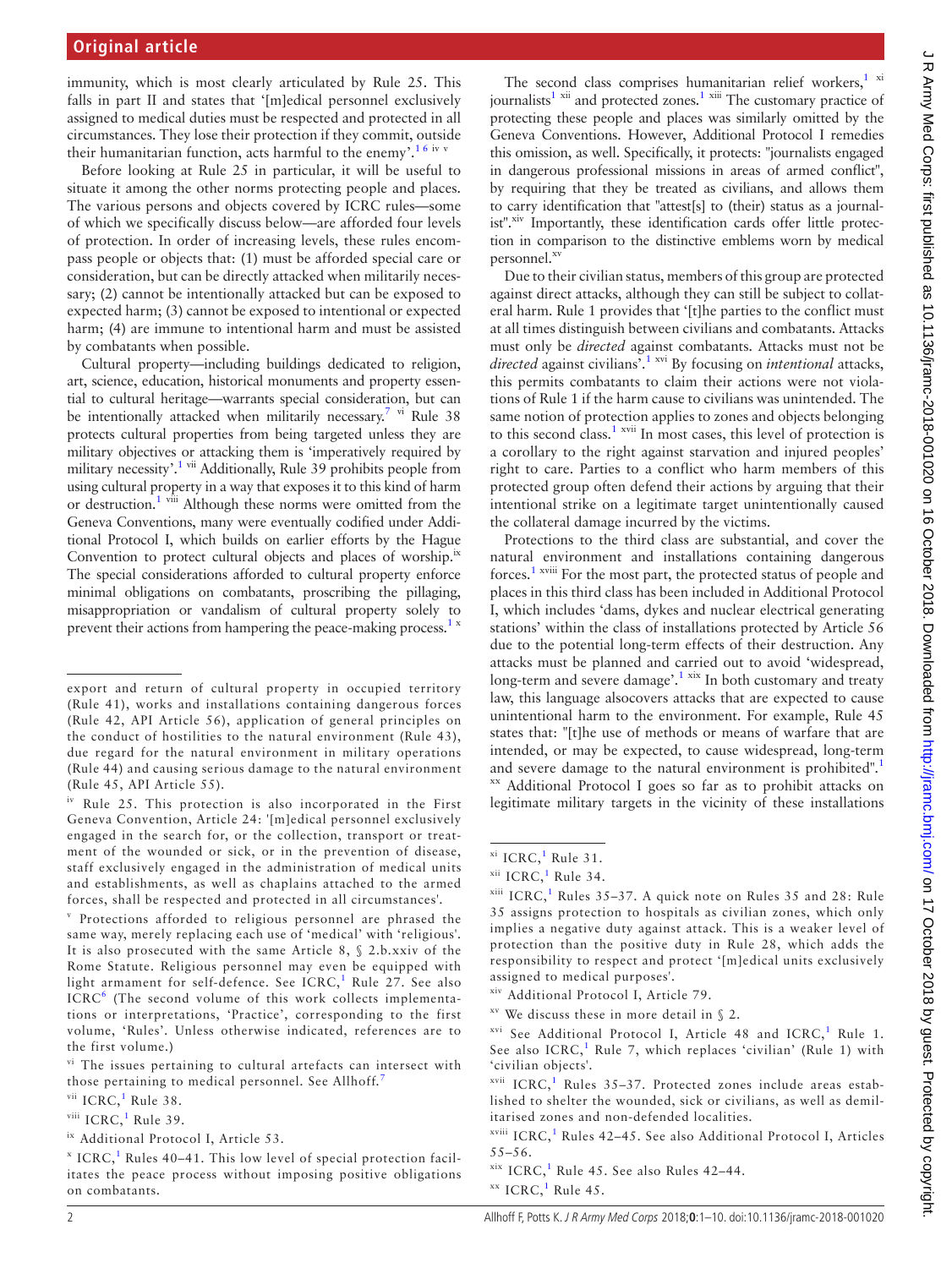and forbids reprisals that target the natural environment; even if this norm has been violated by opposing forces, a country must refrain from causing widespread environmental harm.<sup>xxi</sup> The obligation to avoid attacks that may be expected to harm a protected group is rare and likely arises from the difficulty in restoring the natural environment or epistemic problems associated with calculating the long-term harms caused by attacks that can be expected to damage the environment.<sup>xxii</sup> It is improbable that such attacks could ever be proportional—or, perhaps, militarily necessary—so international law prohibits them full stop.

Medical personnel, units and transports are given the most substantial protection of all. $1$ <sup>xxiii</sup> These people and places have long been protected within customary international law; as a result, norms establishing medical immunity were codified into the 1864 Geneva Convention.<sup>xxiv</sup> This fact attests to the fundamental role they play in limiting unnecessary harm.<sup>xxv</sup> International law shelters medics and medical facilities from intentional attacks, and requires combatants to assist them in their humanitarian duties when possible. Although medical immunity is conditioned on the person's being *exclusively* assigned to medical operations, it is a substantial protection in that in that those who qualify for this level of immunity are protected from intended and unintended but foreseen harm.

Legal norms protecting medical immunity were some of the first tools that countries could employ to hold one another accountable for causing unnecessary harm. The principle of necessity has long been the primary means of making war more humane, so medical immunity deserves close attention. In the next section, we describe how medical units came to occupy this privileged status and the reasons international law grants them such extensive protections.

#### **2. Medical immunity in historical and philosophical context**

Before turning to medical immunity in particular, it will be useful to situate it within a the broader just war theory context—in other words, to pivot from the legal context to the philosophical. The advent of just war thinking is commonly attributed to Thomas Aquinas<sup>8</sup>. Although Aquinas is justifiably influential, the historical record is far less monolithic;<sup>9xxvi</sup> regardless, the contemporary discussion largely emanates from Michael Walzer's *Just and Unjust Wars*. [10](#page-9-9) Walzer proposes that we follow the Medieval distinction between *jus ad bellum* and *jus in bello*: the former gives us conditions for resorting to war at all, whereas the latter gives us conditions for how to conduct

ourselves during hostilities.<sup>[1](#page-9-0)</sup> xx xxvii While much of the contemporary literature challenges the distinction independent of *jus ad bellum* and *jus in bello*—and adds a third doctrine, *jus post bello*[11 12](#page-9-10) xxviii—the *in bello* principles themselves have largely held up in the intervening decades.<sup>3</sup> <sup>13</sup> <sup>14</sup> xxix</sup>

A hallmark *in bello* principle is that of distinction, which bars belligerents from intentionally targeting non-combatants.<sup>xxx</sup> The incidental killing of non-combatants, however, may be justified. But such justification is subject to further *in bello* restrictions on proportionality and military necessity; or, more generally, the doctrine of double effect.<sup>15–19</sup> xxxi Norms pertaining to medical immunity were incorporated into international law comparatively recently,<sup>xxxii</sup> and draw inspiration from the so-called Lieber Code.

In 1863, Francis Lieber synthesised a range of customs guiding conduct in war, creating the first formal treatise in this regard<sup>[20](#page-9-12)</sup>; prior to its publication, war was largely carried out according to ad hoc agreements between warring parties and ill-defined customary practices. $^{21}$  Lieber's work established the customary international law basis on which the Geneva Conventions were ultimately built.<sup>21</sup> Before the American Civil War (1860–1865), Lieber served as a professor of history at Columbia University where his lectures on the laws of war caught the attention of Union General Henry Halleck.xxxiii After providing Halleck copies of his lectures and following ensuing correspondence, Lieber formally drafted the Code, which comprised 157 rules grouped into 10 separate categories.<sup>[20 21](#page-9-12)</sup> xxxiv

xxxi For an introduction to the doctrine of double effect, see Frowe<sup>[3](#page-9-2)</sup> (p. 21). For its historical roots, see Aquinas.<sup>15</sup> The contemporary literature is quite substantial but see, for example, Foot<sup>16</sup>; see also Quinn<sup>[17](#page-9-18)</sup>; see also Kagan<sup>[18](#page-9-19)</sup>; see also Thomson<sup>[49](#page-9-20)</sup> (1991), p. 293. For direct application to just war theory, see Walzer<sup>[10](#page-9-9)</sup> (pp. 151 – 159). For an extended critique—especially as pertains to just war theory-see Kamm.<sup>1</sup>

xxxii The 1864 Geneva Convention was the first attempt to generate a formal document capable of binding states' behaviours in international armed conflicts; it was more readily enforceable than a loose collection of customary practices.

xxi Additional Protocol I, Article 56.

xxii Although Rule 45 explicitly prohibits foreseeable or expected long-term harm, Rule 43 complicates this protection by permitting the destruction of natural environment when required by 'imperative military necessity'. We return to this issue in § 4.

<sup>&</sup>lt;sup>xxiii</sup> ICRC,<sup>[1](#page-9-0)</sup> Rules 25-30. Many of these protections also extend to religious personnel in war zones. See also the First Geneva Convention, Articles 19–25.

<sup>&</sup>lt;sup>xxiv</sup> The 1864 Geneva Convention evolved into the First Geneva Convention (1949), after substantive revisions in 1906 and 1929. The original text is available at [https://www.icrc.org/eng/](https://www.icrc.org/eng/resources/documents/treaty/geneva-convention-1864.htm.) [resources/documents/treaty/geneva-convention-1864.htm.](https://www.icrc.org/eng/resources/documents/treaty/geneva-convention-1864.htm.)

xxv In fact, of the 10 total articles in the 1864 Geneva Convention, 7 pertain to medical immunity and the remaining 3 describe the means of enforcement.

xxvi See Reichberg *et al*. [9](#page-9-8) Various thinkers predate Aquinas, including Thucydides, Plato, Aristotle, Cicero, St. Augustine and others.

xxvii As Walzer famous writes: '[t]he moral reality of war is divided into two parts. War is always judged twice, first with reference to the reasons states have for fighting, second with reference to the means they adopt. The first kind of judgement is adjectival in character: we say that a war is just or unjust. The second is adverbial: we say that the war is being fought justly or unjustly'. See ICRC,<sup>[1](#page-9-0)</sup> Rule 25.

 $x$ xviii See, for example, Orend.<sup>[11](#page-9-10)</sup> See also Orend,<sup>12</sup> especially chapters 6–7.

 $\frac{x}{x}$  For the contemporary state of play, Frowe<sup>[3](#page-9-2)</sup> and Lazar.<sup>[13](#page-9-15)</sup> Much of the current trajectory has been shaped by the work of Jeff McMahan, which is usefully summarised in the aforemen-tioned treatments by Frowe and Lazar. See also McMahan.<sup>[14](#page-9-16)</sup>

xxx More colloquially, the distinction is often drawn between civilians and the military. But, as we shall see, there are overwhelming theoretical reasons to resist this approach. Specifically, some civilians are combatants (eg, private military contractors), whereas some with functional roles in the military (eg, medical personnel and clergy) are non-combatants.

 $x$ <sup>xxxiii</sup> See Solis<sup>[21](#page-9-13)</sup> (p. 45).

 $xxxiv$  See Solis.<sup>[21](#page-9-13)</sup> The structure of the code is a bit unwieldy, but comprises 157 rules, grouped into 10 categories: (1) 'martial law, military jurisdiction, military necessity and retaliation'; (2) 'public and private property of the enemy, protection of persons and especially of women, of religion, the arts and sciences and punishment of crimes against the inhabitants of hostile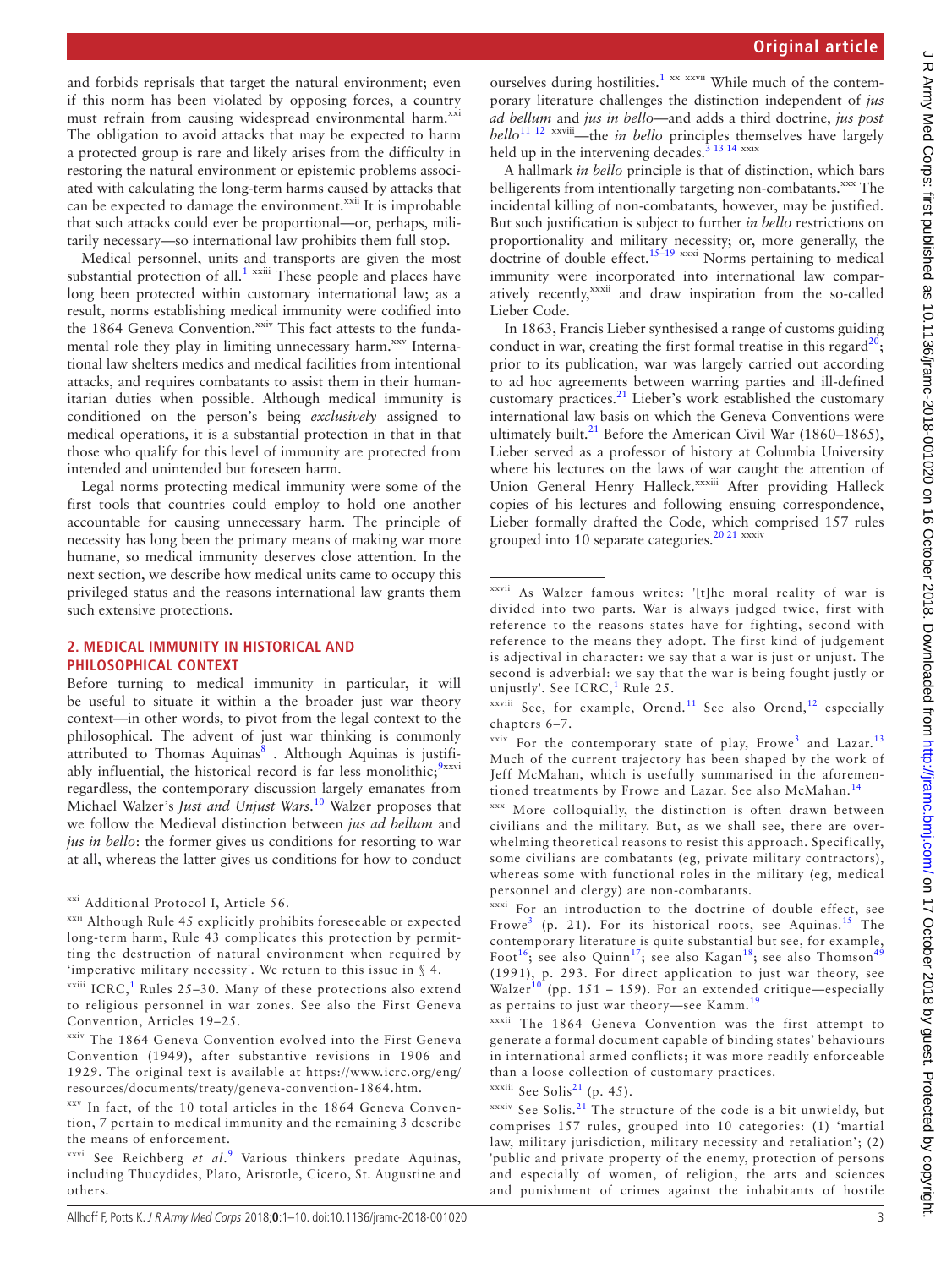At first glance, the role the Lieber Code played in shaping international law may seem surprising. When first published, it had little influence: because it contains orders given by President Lincoln, it bound only Union soldiers. Furthermore, the content of the Code was not particularly novel; it merely compiled customs that countries around the world had recognised for  $years<sup>21</sup>$  $years<sup>21</sup>$  $years<sup>21</sup>$  (p. 45). The Code's key contribution was its synthesis, which facilitated the international effort to create widely accepted laws of armed conflict. Aspects of the Code would be incorporated in the 1864 Geneva Convention and were later incorporated into the Geneva Conventions and Additional Protocols I and II.<sup>[20](#page-9-12)</sup> xxxv

Lieber's work expanded the concept of military necessity as a principled means of limiting permissible conduct in war. $^{20}$  $^{20}$  $^{20}$ xxxvi Consider, for example, the rights of the wounded: '[e]very captured wounded enemy shall be medically treated, according to the ability of medical staff<sup>'.[20](#page-9-12)</sup> xxxvii Soldiers must abstain from causing suffering beyond what is necessary to remove an enemy from the field. Since captured enemies are already *hors de combat*, any further harm would be unnecessary.<sup>[1](#page-9-0)</sup> xxxviii

Lieber only grants the right of medical care to captured wounded enemy soldiers.<sup>[20](#page-9-12)</sup> xxxix Since this duty could be fulfilled off the battlefield, the obligation placed on medical personnel is more limited than that assigned by Rule 25 or Article 24 of the First Geneva Convention.<sup>[20](#page-9-12) xl</sup> The Lieber Code's formulation of the soldiers' negative duty to respect medical immunity mirrors this limitation insofar as it only extends protection to hospitals, not to the medical staff themselves. This is because it was uncommon for medical personnel to care for the wounded on in the field. The only affordance the Code provides to medical staff exempts them from prisoner of war status, which allows them to go free unless they choose to remain with their comrades.<sup>20 xli</sup> So, although they had privileged status once they

xli Article 53 provides that '[t]he enemy's chaplains, officers of the medical staff, apothecaries, hospital nurses and servants, if

were captured, medical personnel did not enjoy the immunity that they have today. As medical staff began to appear on the battlefield towards the end of the 19th century, the drafters of the 1864 Geneva Convention saw the need to extend the right to medical care to all wounded soldiers, not just those who had been captured.<sup>[20](#page-9-12) xlii</sup> Subsequently, the negative duty to respect medical immunity grew beyond hospitals to encompass medical personnel as well. This development shows that protections afforded to the wounded are positively correlated with medical personnel's obligations and immunity.

In 1864, Henry Jean Dunant continued Lieber's work, forming the ICRC and assembling the drafters of the 1864 Geneva Convention<sup>[21](#page-9-13)</sup> (p. 50). Dunant witnessed the horrific fate of wounded soldiers at the Battle of Solferino, which he recorded and published in *A Memory of Solferino*<sup>[21](#page-9-13)</sup> (p. 52). Dunant's depiction of the suffering of those *hors de combat* inspired people across western Europe to redress the situation (pp.  $52-53$ ).<sup>21</sup> The nature of warfare constantly changed as rapid development of military technology towards the end of the 1800s was matched by the cultivation of new medical technologies that allowed medics to appear on the battlefield in greater numbers than ever before.<sup>[22](#page-9-22) xlii</sup>

The First Geneva Convention justifies considerable protections for medical personnel because they are key agents in the effort to minimise suffering in war.xliv Furthermore, the right of combatants to medical care<sup>xlv</sup> necessitates the protection of medical personnel, such that care can be provided<sup>22</sup> (p. 177).<sup>xlvi</sup> Medical immunity therefore seeks to ameliorate the burden resulting from the obligation to provide medical care to the wounded. $^{23}$  $^{23}$  $^{23}$ xlvii Before evaluating legal norms protecting medical personnel, we must understand three things about its extent: (1) the positive and negative duty medical immunity imposes on soldiers charged to respect it; (2) who is entitled to immunity and (3) how this protection can be lost.

countries'; (3) 'deserters, prisoners of war, hostages, and booty on the battlefield'; (4) partisans, armed enemies not belonging to the hostile army, scouts, armed prowlers, war rebels'; (5) 'safe conduct, spies, war traitors, captured messengers, abuse of the flag of truce'; (6) 'exchange of prisoners, flags of truce, flags of protection'; (7) 'parole'; (8) 'armistice, capitulation'; (9) 'assassination' and (10) 'insurrection, civil war, rebellion'. See also Lieber.<sup>[20](#page-9-12)</sup>

 $xxxv$  See Solis.<sup>21</sup> In addition to providing the basis for the Geneva Convention, the Lieber Code 'provide[d] the basis of similar codes issued by Great Britain, France, Prussia, Spain, Russia, Serbia, Argentina and the Netherlands'. See also Lieber.<sup>[20](#page-9-12)</sup>

xxxvi In addition to necessity, proportionality also constrains soldiers' conduct, as seen in Article 70: '[w]hoever intentionally inflicts additional wounds on an enemy already wholly disabled, or kills such an enemy, or who orders or encourages soldiers to do so, shall suffer death'. See also Lieber.<sup>[20](#page-9-12)</sup>

xxxvii See Lieber,<sup>20</sup> Article 79.

xxxviii Cf., Rule 70: '[t]he use of means and methods of warfare which are of a nature to cause superfluous injury or unnecessary suffering is prohibited'. ICRC.<sup>[1](#page-9-0)</sup>

 $x$ xxix Lieber,  $20$  Article 53.

 $x<sup>1</sup>$  Lieber,<sup>[20](#page-9-12)</sup> Article 35. Whereas Rule 25 and Article 24 of the First Geneva Convention enforce the responsibility to protect medical personnel, Article 35 of the Lieber Code requires that only the hospitals themselves 'must be secured against all avoidable injury'. So, if personnel were outside a hospital—which would be rare in 1864—they would not have any protections beyond those enjoyed by civilians.

they fall into the hands of the American Army are not prisoners of war, unless the commander has reasons to retain them. In this latter case, or if, at their own request, they are allowed to remain with their captured companions, they are treated as prisoners of war'. See also Lieber.<sup>[20](#page-9-12)</sup>

xlii In modern customary international law protections granted to religious personnel and medical personnel are nearly identical. The Lieber Code, however, requires that soldiers 'acknowledge and protect, in hostile countries occupied by them, religion and morality' without placing a parallel obligation on service members when it comes to medical staff. Lieber, $20$  Article 37.

xliii The St. Petersburg agreement is an early member of a long series of agreements that ban or limit the use of particular weapons because their use causes unnecessary suffering.

xliv First Geneva Convention, Article 24.

xlv The First Geneva Convention, Article 12 requires medical care for soldiers fighting on land. The Second Geneva Convention, Article 12 does the same for soldiers at sea.

 $x$ lvi Gross<sup>[22](#page-9-22)</sup> (p. 177). For this reason, Gross considers medical personnel's right to immunity a derivative right.

xlvii See also Spain's Law of Armed Conflict Manual which says that the 'protection of medical personnel is not a personal privilege but rather a corollary of the respect and protection due to the wounded and sick'. ICRC.<sup>[1](#page-9-0)</sup> Rule 110 provides some evidence<sup>[49](#page-9-20)</sup> suggesting that this burden is substantial insofar as it guarantees a soldier's right to receive medical care 'to the fullest extent practicable and with the least possible delay' allowing for distinctions only on the basis of medical grounds.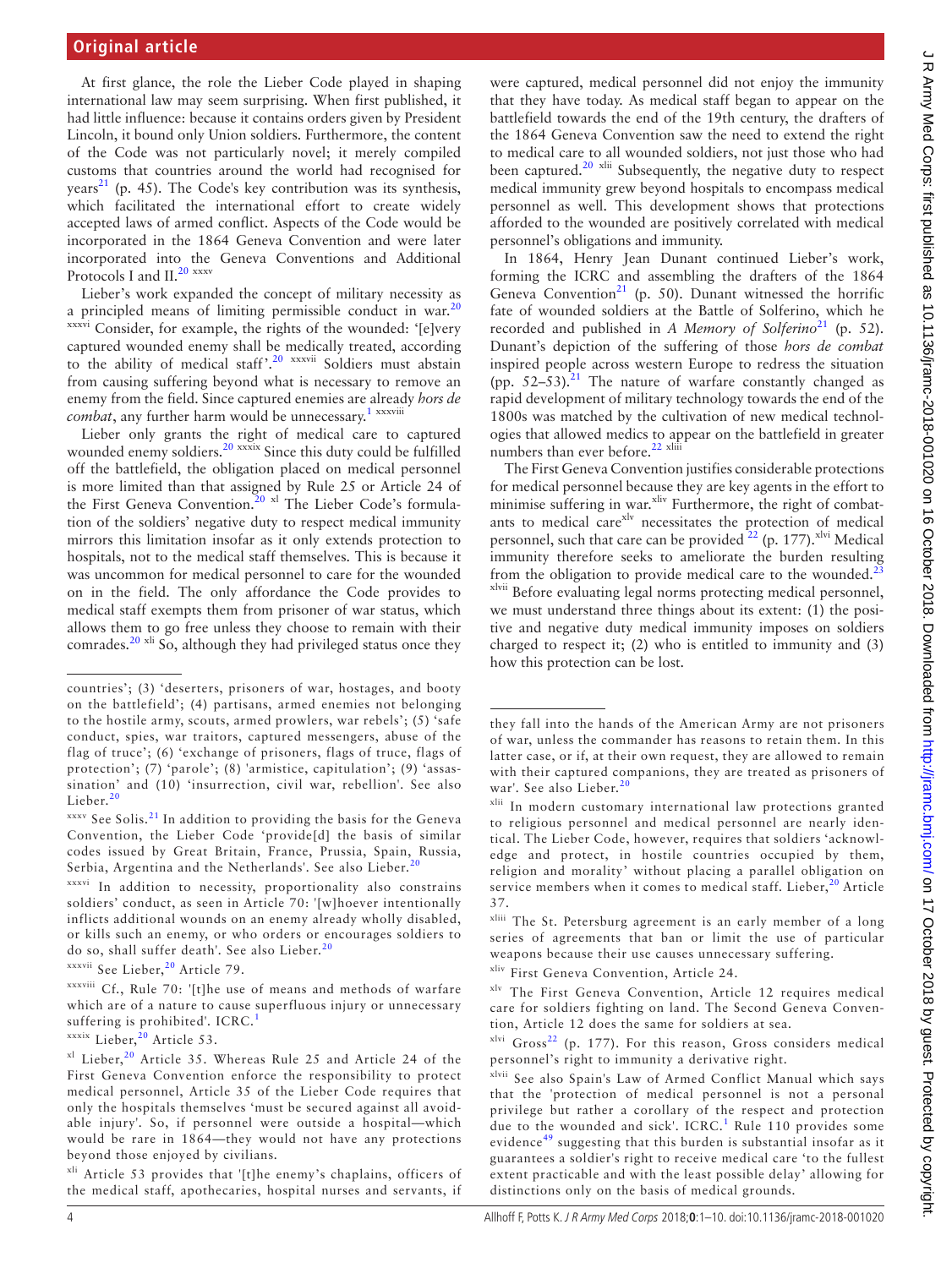The customary practices of various states display a range of interpretations of the obligations encompassed by the requirement to respect and protect medical personnel. The UK *Military Manual* and US *Field Manual* focus primarily on negative duties, stipulating that medical personnel 'must not knowingly be attacked, fired on or unnecessarily prevented from discharging their proper functions'.[24](#page-9-24) xlviii Spain goes on to add a positive duty to 'defend, assist and support medical personnel when needed'. $^{24}$  $^{24}$  $^{24}$  Despite the range of state practices regulating the obligation of combatants to assist medical personnel, Additional Protocols I and II are clear on the matter: medical personnel must be granted all available assistance in fulfilling their humanitarian functions.<sup>xlix</sup>

'Medical personnel' are defined as those personnel exclusively assigned, temporarily or permanently, to the commission of medical duties. This includes, but is not limited to searching for, collecting, treating and transporting wounded soldiers or civil-ians.<sup>[24 25](#page-9-24)</sup> <sup>1</sup> This extends protection to those who are associated with a party in the conflict, members of a voluntary aid society like the ICRC—and staff made available by a neutral state or an impartial humanitarian organisation. Humanitarian workers and civilian medical personnel not authorised by a party to the conflict or international authority to provide medical relief are also protected as medical personnel.<sup>[1](#page-9-0)</sup> <sup>li</sup> However, only authorised medical personnel may display distinctive emblems of the Red Cross, Red Crescent or Red Crystal established by the First Geneva Convention and Additional Protocol III.

Rules 28 and 29 extend these protections to hospitals and medical transports, respectively.<sup>lii</sup> The interpretation set forth in the customary international humanitarian laws of what respecting and protecting medical units amounts to mirrors that of the obligation imposed by immunity for medical personnel. State practice varies in much the same way that it does regarding the duties combatants have to medical personnel. Some states

require their armed forces to ensure the unhampered functioning of medical units,[24](#page-9-24) liii while the US *Air Force Commander's Handbook* implicitly allows forces to prevent medical units from properly functioning if it is deemed necessary.<sup>liv</sup>

Finally, medical personnel, units and transports can forfeit their protected status when they commit acts harmful to the enemy outside their humanitarian function. ICRC Rules 25–30 and the First Geneva Convention only extend immunity to those who are *exclusively* assigned to humanitarian functions.<sup> $\nu$ </sup> So, even medical personnel carrying out hybrid missions, with one medical and one military objective, forfeit their immunity. Consider, for example, an ambulance transporting a patient. If this ambulance also actively collects intelligence regarding enemy location and armament, it forfeits its immunity.<sup>Ivi</sup> While Additional Protocols I and II merely strip medical personnel of their immunity once they participate in a hostile act, some national codes provide that partaking in a hostile act may constitute perfidy if personnel intentionally abuse their protected status or fail to remove their distinctive emblems.<sup>lvii</sup>

Medical immunity and battlefield neutrality evolved together; medics began appearing on the battlefield just before the 1864 Geneva Convention established their protected status. Prior to 1864, medical immunity was limited to hospitals, but as medical technology enabled physicians to effectively treat wounded soldiers on active battlefields, their duties to wounded soldiers became more substantial. The increased risk associated with this new obligation necessitated stronger protections. So, the concepts of neutrality and immunity have become deeply intertwined. Because medical immunity developed during the end of the 19th and throughout the 20th century, a time when wars typically took place between one or more states, it has been heavily influenced by the particularities of interstate conflict.<sup>lviii</sup> <sup>26 27</sup> Under this regime, norms establishing immunity for medical personnel are widely recognised.<sup>lix</sup> Despite

xlviii It is also worth noting that these codes permit military necessity to justify infringing on medical immunity, while Article 24 of the First Geneva Convention and Article 36 of the Second Geneva Convention do not include a similar provision.

 $x$ lix See Additional Protocol I, Article 15(2): 'if needed, all available help shall be afforded to civilian medical personnel in an area where civilian medical services are disrupted by reason of combat activity'. See also Additional Protocol II, Article 9 (1): '[m]edical and religious personnel…shall be granted all available help for the performance of their duties'. The ICRC recognises the following established functions: 'the search for, collection, transportation, diagnosis or treatment, including first-aid treatment, of the wounded, sick and shipwrecked, and the prevention of disease, to the administration of medical units or to the operation or administration of medical transports'. Similar language appears in Canada's *Law of Armed Conflict Manual*, Ireland's *Basic Law of Armed Conflict Guide*, Madagascar's *Military Manual*, Ukraine's *International Humanitarian Law Manual*. It was also in Article 11(f) of a draft of Additional Protocol II, but omitted for the final version.

<sup>&</sup>lt;sup>[1](#page-9-0)</sup> ICRC,<sup>1</sup> Rules 1-24, 31. See also Article 26 of the First Geneva Convention and Articles 23–24 of the Second Geneva Convention.

<sup>&</sup>lt;sup>li</sup> First Geneva Convention, Article 53. Article 2 of Additional Protocol III adds the Red Crystal in the shape of a square on its edge to the class of distinctive emblems. Civilian medical personnel may wear other emblems to convey their status as humanitarian workers, but these do not carry the same weight as the Red Cross, Red Crescent or Red Crystal.

lii Attacks on medical units are proscribed by ICC Article 8 (2)  $(b)(ix)$ .

liii Germany and Switzerland are two examples.

liv Medical units 'should not be deliberately attacked, fired on, or *unnecessarily* prevented from performing their medical duties' (emphasis added). See also Lazar,<sup>[13](#page-9-15)</sup> for more general discussion of attendant issues in necessity and proportionality.

lv First Geneva Convention, Articles 19–24.

lvi If the ambulance passively collects the information then it is still entitled to immunity. For example, an ambulance driving from A to B, not trying to collect intelligence, that notices something and ultimately reports back would retain its immunity. Even if an adversary realises that the ambulance probably saw something it was not supposed to see, the transport will remain protected so long as it does not go out of its way to collect the information.

lvii See, for example, Additional Protocol I, Article 15; Additional Protocol II, Article 9; and Spain *Law of Armed Conflict Manual*. [24](#page-9-24)

lviii See Benton and Atshan (p. 154).<sup>26</sup> See also Allhoff.<sup>27</sup>

lix See the military manuals of Burkina Faso (§ 27), Canada (§ 31), Colombia (§§ 32–33), Congo (§ 34), Croatia (§ 36), Dominican Republic (§ 37), Ecuador (§ 38), El Salvador (§ 39), France, (§ 40), Hungary (§ 44), Lebanon (§ 51), Mali (§ 53), Morocco (§ 54), the Netherlands (§ 56), Nicaragua (§ 58), Nigeria (§§ 59 and 61–62), Romania (§ 63), Russian Federation (§ 64), Senegal (§ 65), Switzerland (§ 69), the UK § 72) and the United States (§ 76); the legislation of Bosnia and Herzegovina (§ 81), Colombia (§§ 82–83), Croatia (§ 84), El Salvador (§ 85), Estonia (§ 87), Ethiopia (§ 88), Georgia (§ 89), Nicaragua (§ 93), Poland (§ 96), Slovenia (§ 98), Spain (§§ 99–100), Tajikistan (§ 101), Ukraine (§ 102), Bolivarian Republic of Venezuela (§§ 103–104) and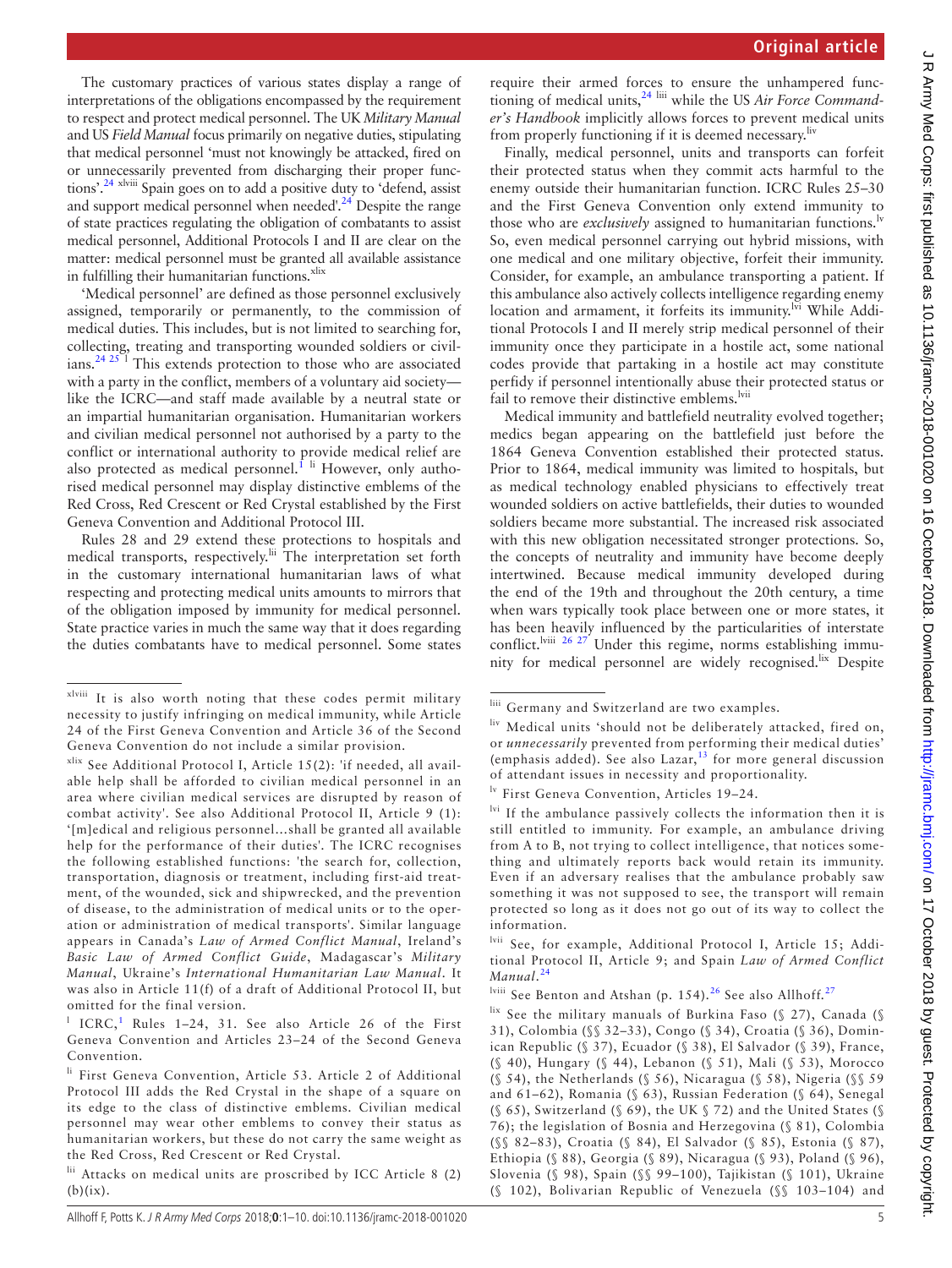widespread endorsement of medical neutrality—under which medical care should be provided based on medical need, not national allegiance—medical practitioners frequently become entangled in partisan conflicts.<sup>[26 28 29](#page-9-25)</sup>  $\frac{1}{2}$  Parties to a conflict sometimes use medical facilities strategically, gaining cover for their military operations by leveraging medical immunity (eg, putting command and control centres in hospital basements), $30$  or even illicitly debilitating their adversaries' medical infrastructure in order to hamper morale.<sup>31</sup> We return to these issues in  $\S$  4.

Impartiality became the defining feature because warring nations recognised the benefit of agreeing that each side would treat the other's wounded soldiers if needed<sup>26</sup> (p. 154).<sup>lxi</sup> As mentioned earlier, Rule 25 applies to non-international conflicts as well. However, this extension glosses over morally relevant differences between paradigmatic international wars and the non-traditional conflicts prevalent today. Increasingly, asymmetrical conflict occurs between state and substate actors, who differ in military capacity, adherence to international humanitarian law—including identifying themselves as combatants and honouring the principle of discrimination—and so on<sup>[22](#page-9-22)</sup> (p. 182). The contract on which Rule 25 is predicated breaks down when one side routinely abuses medical immunity, or when a state is engaged with a non-state actor that does not recognise traditional laws of war.

Even in interstate armed conflicts, making impartiality a prerequisite for immunity imposes a significant burden on medical personnel. Remaining impartial in the face of tremendous suffering may ask too much of physicians, particularly if one state is clearly unjust. For example, some physicians running field hospitals during the 2011 protests in Tahrir Square in Cairo who "insisted that they were 'apolitical' before the uprisings, noted that their intimate encounters with state violence against unarmed protesters had motivated them to condemn the government's reaction to the protests<sup> $26$ </sup> (p. 154). This puts pressure on the link between impartiality and immunity.

To illustrate how significant this pressure can become, imagine the following scenario: a medic for country A provides medical care to a wounded soldier from enemy country B. During the course of treating the enemy soldier's wounds, a friendly soldier from country A notices the medic is treating an enemy soldier and rushes headlong to kill the enemy soldier before they can be stabilised. Impartiality imposes a positive obligation on the medic to kill their friendly soldier to defend their patient.<sup>[25](#page-9-29)</sup> lxii

Medical impartiality and medical immunity are more fragile than they appear at first glance. For example, medical immunity is forfeited when insurgents use medical facilities or emblems to carry out military objectives, regardless of whether the staff are complicit or actively assist them. Such actions erode the

status of these symbols. Additionally, countries can distribute medical services politically, thereby jeopardising the safety of the medical staff providing service. For instance, the United States engineered a medical stabilising operation to eliminate support for the insurgency in Vietnam by inhibiting guerrilla recruitment efforts and undercutting their popular support<sup>[22](#page-9-22)</sup> (pp. 187–208).

Neutrality is itself a political stance and adopting it often exposes medical personnel to violence. By maintaining impartiality during war, the healthcare worker's 'claim to an international norm…may be understood as a direct challenge to the state's claim to sovereignty<sup> $26$ </sup> (p. 156), particularly in the case of humanitarian intervention where treating the wounded underlines the state's failures. Recent conflicts have eroded the immunity of medical personnel and demonstrated how readily healthcare providers become military targets, justly or unjustly.

Medical personnel enjoy greater immunity than other non-combatants for two reasons: because they shoulder the absolute humanitarian obligation to care for the wounded and because each side of a conflict benefits from strict adherence to medical neutrality<sup>22</sup> (pp. 176). The development of weapons technologies and military strategy drove the international community to enshrine international laws of armed conflict. We must not forget that these laws were drafted in response to particular kinds of armed conflict, namely, symmetrical conflicts between two sovereign states. Modern asymmetrical conflicts with non-state actors have given way to rampant violations of medical immunity by both parties. As these foundations of medical immunity are increasingly undermined, it is worth considering whether the harms resulting from the failure of the international legal system should be explained by the inability to enforce the norms, or by norms' content.

#### **3. Medical immunity in practice**

To properly function as a norm, medical immunity must assign duties to medical personnel and combatants without overburdening either party. In determining whether the current norms ought to be revised, we recognise that asking those engaged in humanitarian relief during armed conflicts to remain impartial imposes a substantial burden. Additionally, asking soldiers to incur greater risk of harm to themselves—or others they have a duty to protect—as they determine whether a medical unit is being used for hostile purposes requires substantial justification.<sup>Ixiii 32</sup> The bombing of an Afghan hospital by the United States and the Taliban's use of an ambulance car bomb to terrorise the people of Kabul raise the question of whether these norms serve their proper function, both as guides for how combatants should act and as metrics for determining whether actions were permissible.

On 3 October 2015, an AC-130 manned by US airmen circled above Kunduz, Afghanistan struggling to find their target after missile fire forced them off course. They were searching for a cluster of buildings comprising the Taliban compound they had been sent to destroy.<sup>33</sup> After spotting people walking between buildings that matched the description of the compound, the plane's navigator radioed for confirmation and was given the green light to fire on the position. Tragically, the Taliban command centre was 1450 feet to the northeast. The crew had just bombed a hospital operated by Médecins Sans Frontières  $(MSF)$ , <sup>kiv</sup> killing 42 people and destroying the facility.

Yugoslavia (§ 105); see also the draft legislation of Argentina (§ 79), El Salvador (§ 86), Nicaragua (§ 94) and the statements of China (§ 109), Iraq (§ 116), Kuwait (§§ 118–119), the UK (§ 126), the United States (§ 131) and Bolivarian Republic of Venezuela (§ 135). Cited in ICRC. $^{24}$  $^{24}$  $^{24}$ 

 $\frac{1}{x}$  Benton and Atshan<sup>[26](#page-9-25)</sup> demonstrate the importance of making sure the norms are sensitive to the burdens they impose on those whom they govern. See also Adams.<sup>[28](#page-9-30)</sup> See also List.<sup>[29](#page-9-31)</sup>

 $\frac{1}{x}$  See also Allhoff<sup>27</sup> for representative papers.

<sup>&</sup>lt;sup>lxii</sup> See ICRC.<sup>[1](#page-9-0)</sup> Furthermore, Rule 111 imposes a positive obligation on medical personnel to protect the sick and wounded. Because of this obligation, and because of the need to effectively defend themselves, medical personnel are allowed to carry small weapons without forfeiting immunity.

<sup>&</sup>lt;sup>lxiii</sup> See, for example, Lazar.<sup>13</sup> See also Allhoff.<sup>[32](#page-9-32)</sup>

<sup>&</sup>lt;sup>lxiv</sup> Headquartered in Geneva, Switzerland, the French represents this historical origins; Doctors without Borders is the more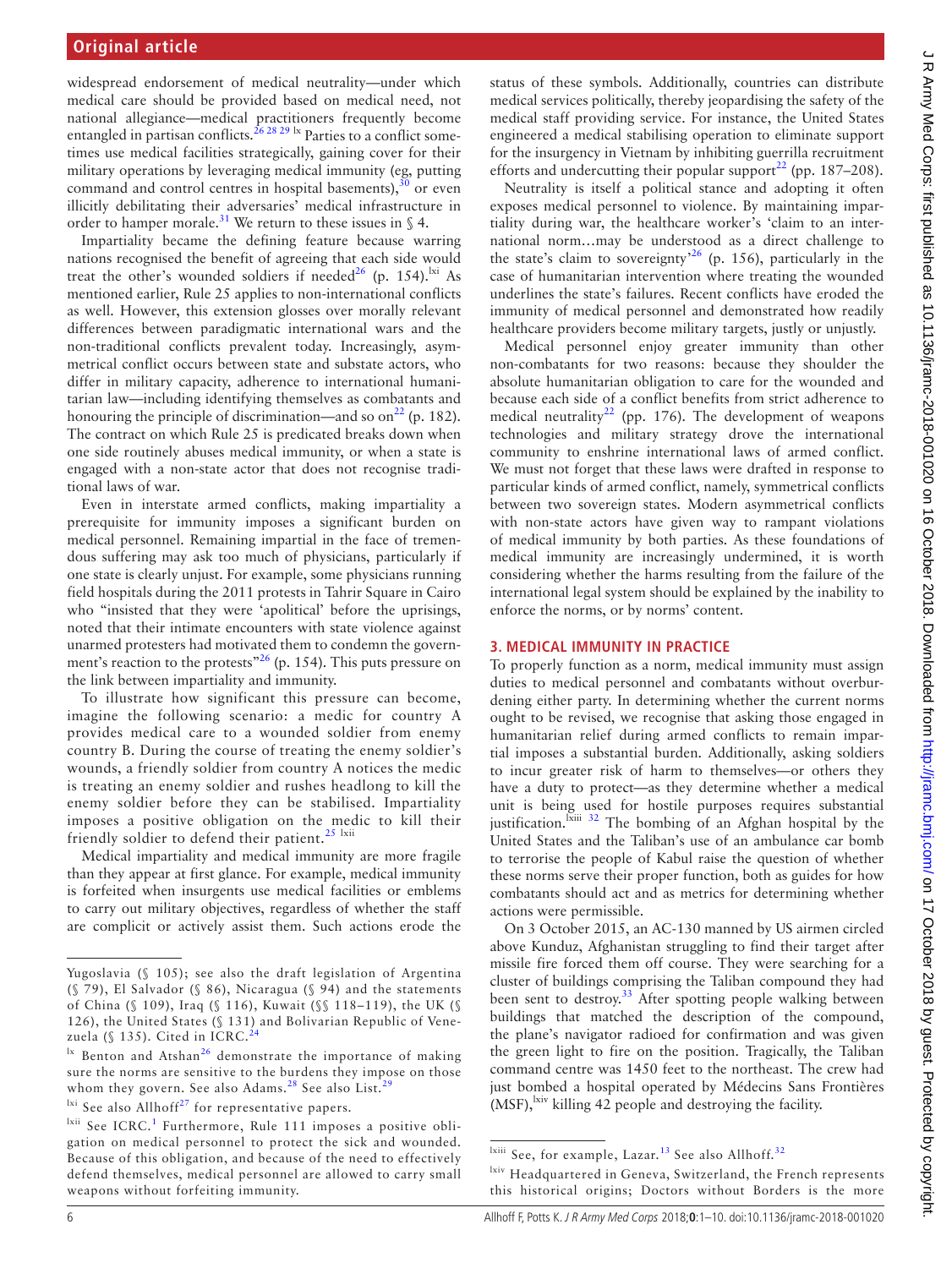The international response was swift and unforgiving. MSF General Director Christopher Stokes accused the USA of defaulting on its obligation to respect and protect medical personnel and facilities: '[w]ith one hand States sign a resolution to protect health facilities, while with the other they continue to be directly involved or complicit in the ongoing onslaught against health workers and patients in conflict zones'. $34$  The USA launched an internal military investigation revealed that the soldiers had deemed the whole city of Kunduz hostile, assuming that all those who had not fled were active Taliban.<sup>[35](#page-9-35)</sup> The gravity of this failure is compounded by the extent of the negligence of the United States: the MSF had diligently reminded American forces of the exact location of the hospital, the most recent reminder taking place less than a week before the attack.

The USA leaned heavily on the doctrine of double effect in their report explaining the errors that led up to this tragedy.<sup>1xv</sup> The language explaining why none of the soldiers was prosecuted for war crimes makes this evident: 'war criminal' is 'a label typically reserved for intentional acts—*intentionally* targeting civilians or *intentionally* targeting protected objects'.<sup>[36](#page-9-36)</sup> The US officials attributed the mistake to the 'fog of war' characterised by 'fatigue and high operational tempo', which was further exac-erbated by 'process and equipment errors'.<sup>[36](#page-9-36)</sup> So, although the 16 service members accountable for these mistakes were disciplined, none was found guilty of war crimes. $36 \text{ kwi}$ 

MSF officials expected no less from an internal investigation, which is why they had called for the assembly of an international humanitarian fact-finding commission to review the attack.<sup>[37](#page-9-37)</sup> The Additional Protocols and the Geneva Conventions provide a mechanism for forming such a commission that was used for the first time at the end of 2016.<sup>[37](#page-9-37) lxvii</sup> This case gives rise to the question of whether the service members of the United States fulfilled their obligation to respect and protect medical personnel operating in the theatre of armed conflict. A warning issued by General Director Stokes makes it painfully clear why it is imperative to prosecute those responsible for such war crimes: '[a] war without limits leads to a battlefield without doctors'.<sup>3</sup>

Despite disagreement on the proper punishment for these American soldiers, all parties agree that they defaulted on their obligation to honour medical immunity. However, soldiers' obligation to respect medical personnel is often more complicated than this agreement leads us to believe. Recent asymmetrical wars have displayed the horrendous effectiveness insurgents achieve by manipulating medical immunity. The emergence of new military tactics and technology may reveal the limits of the international law's conception of medical immunity. Earlier this year,

the Taliban used an ambulance as a car bomb to target one of the safest places in Kabul. The driver successfully passed through the first check point by claiming he was transporting a patient before he detonated the bomb at the second check point, killing over 100 people.<sup>36</sup> In light of the frequent abuse of the Red Cross and Red Crescent emblems to facilitate acts of terror, does affording them protected status still minimise harm in warfare?

Notably, the Taliban denounced ISIS's attack on a military hospital in 2017, leading some to suggest that their abuse of medical immunity marks a troubling change in tactics: '[i] t's possibly a sign the Taliban does not want to lose out to its younger, nastier competitor insurgency in the extremism stakes. A year ago, medical facilities were off-limits; now, an ambulance can be used as a bomb'.<sup>[36](#page-9-36)</sup> The Taliban meant for the attack to send a message to President Trump in response to his decision to increase support to Afghan forces and send more troops to the country.

Again, the international community condemned the bombing as a crime against humanity. Both the USA and Afghanistan have accused Pakistan of either directly aiding the terrorists or defaulting on its obligation to stamp out terrorist groups within its borders. <sup>Ixviii [37](#page-9-37)</sup> The international community's denouncement of the bombing in Kunduz by the United States and the Taliban's ambulance bomb in Kabul indicates strong consensus regarding the importance of immunity for medical personnel. Rule 25 and Article 24 of the First Geneva Convention outline the protections afforded to medical personnel in armed conflict.

Our evaluation of the legal norms is motivated by the fact that their consistent violation may call for at least two distinct but non-exclusive remedies: first, the international community might accept existing norms, while lamenting failures of enforcement; or, second, we might read this track record of violation as an indication that the norms themselves should be circumscribed or revisited. In general, scholars have opted for the first path, pointing to the failures of the international court system.<sup>kix 38-40</sup> In the rest of this paper, we explore the second option, specifically as pertains to forfeiture or infringement.

### **4. Forfeiture and supreme emergency**

The discussion so far has sketched the *positive* case for medical immunity, both under international law and just war theory. In this last section, we want to consider the limits of that argument. Specifically, we can postulate two. The first is well-grounded in international law and amounts to forfeiture of medical immunity when personnel or facilities are used for military purposes. In these instances, medical immunity is not outweighed by other considerations—the medical immunity quite literally ceases to exist. In this discussion, there will be broad agreement across commentators. The second will be far more controversial: the question there is whether, *despite* medical immunity, an

familiar English translation.

lxv The US Department of Defense posted a transcript of the 25 November 2015 hearing. Available at [https://www.defense.](https://www.defense.gov/News/Transcripts/Transcript-View/Article/631359/department-of-defense-press-briefing-by-general-campbell-via-teleconference-fro) [gov/News/Transcripts/Transcript-View/Article/631359/depart](https://www.defense.gov/News/Transcripts/Transcript-View/Article/631359/department-of-defense-press-briefing-by-general-campbell-via-teleconference-fro)[ment-of-defense-press-briefing-by-general-campbell-via-telecon](https://www.defense.gov/News/Transcripts/Transcript-View/Article/631359/department-of-defense-press-briefing-by-general-campbell-via-teleconference-fro)[ference-fro.](https://www.defense.gov/News/Transcripts/Transcript-View/Article/631359/department-of-defense-press-briefing-by-general-campbell-via-teleconference-fro)

lxvi Punishments for these soldiers ranged from suspensions, to removal from command, to counselling, to extensive training. Only 5 of the 16 were removed from the theatre entirely.

lxvii See also Article 52 of the First Geneva Convention, Article 53 of the Second Geneva Convention and Article 90 of Additional Protocol I. Whereas the Geneva Conventions specifically mention agreement by the parties concerned, Article 90 of Additional Protocol I envisions an commission 'consisting of 15 members of high moral standing and acknowledged impartiality'.

lxviii The United States responded by cutting security aid to Pakistan, while Afghanistan's envoy to the UN, Mahmoud Saikal went so far as to accuse Pakistan of direct involvement: '[g]iven the degree of sophistication…can you expect an illiterate Taliban to come up with this kind of genius plot, using ambulances?'

 $\frac{1}{x}$  For example, Carter<sup>[38](#page-9-38)</sup> focuses on revising our understanding of complementarity to improve the International Criminal Court. By contrast, Luban $39$  suggests that the solution is to create a statute for state criminality. Finally, Weiner $40$  argues that the International Criminal Court should be politically prudent in deciding whether to intervene, even if this means disproportionately high involvement in smaller, less politically powerful countries than in the affairs of global superpowers.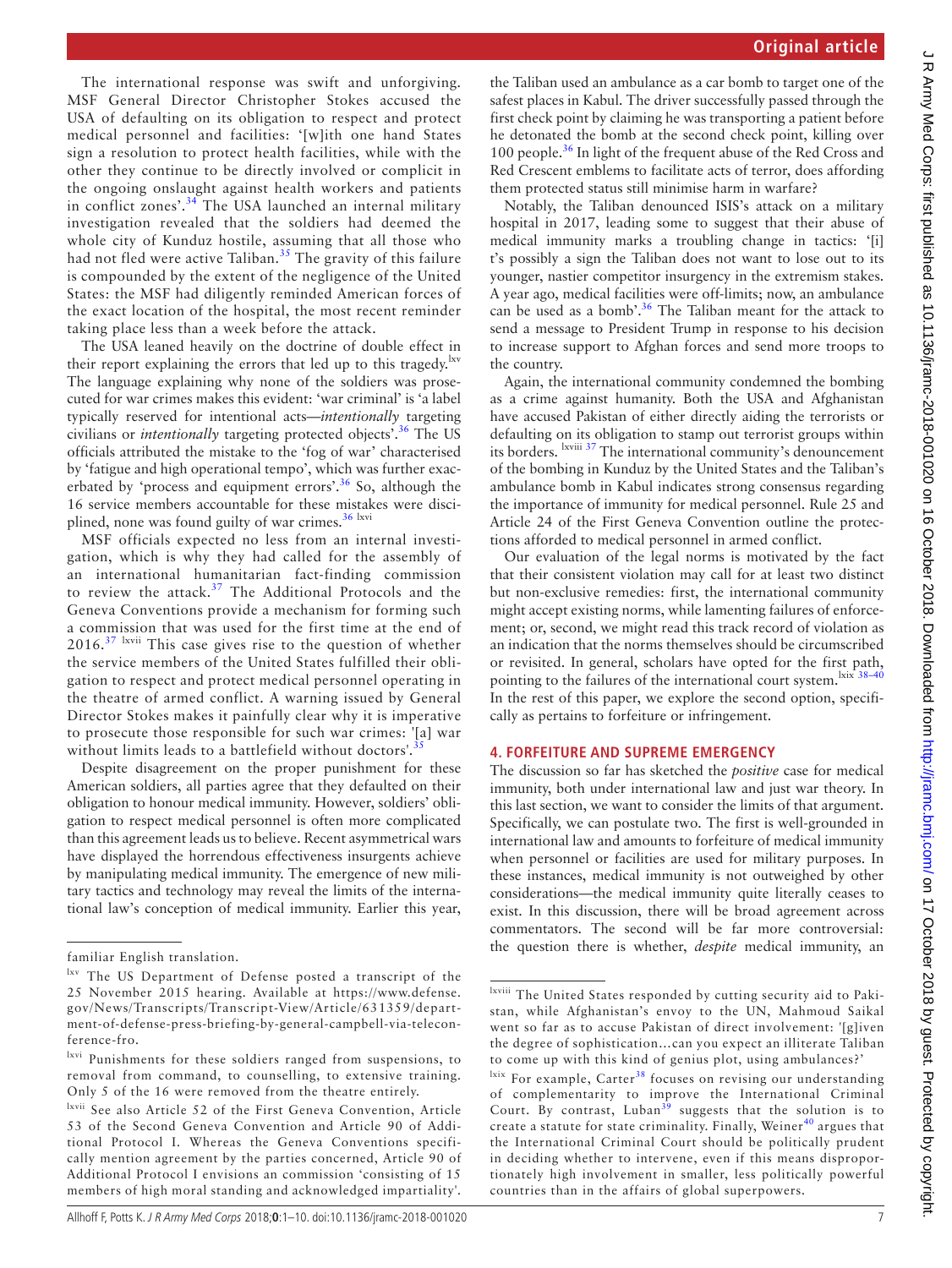aggressive force can nevertheless intentionally target personnel or facilities. International law will clearly take a dim view on this, but we want to at least sketch what the most promising philosophical reasons could be, while being clear that we do not see this as having broad—or necessarily any—application, for reasons we will discuss.

Regarding forfeiture, consider the sorts of cases in which enemy forces conduct hostilities from within a hospital, or any other facility that would otherwise be protected.<sup>Ixx</sup> The First Geneva Convention indicates that those facilities lose their protected status:

The protection to which fixed establishments and mobile medical units of the medical service are entitled shall not cease unless they are used to commit, outside their humanitarian duties, acts harmful to the enemy. Protection may, however, cease only after a due warning has been given, naming, in all appropriate cases, a reasonable time limit and after such warning has remained unheeded.<sup>lxxi</sup>

Here, the medical immunity that would otherwise be enjoyed by that facility is lost. Parallel reasoning shows up in customary international law as well. Rule 28, for example, confers protection on medical units, saying that they must 'be respected and protected in all circumstances'.[41](#page-9-41) However, it continues that such units 'lose their protection if they are being used, outside their humanitarian function, to commit acts harmful to the enemy'.<sup>[41](#page-9-41)</sup>

Various domestic military documents also codify this principle, including Australia's *Commander's Guide*, Australia's *Defense Force Manual*, Australia's *Law of Armed Conflict Manual*, Bosnia and Herzegovina's *Military Instructions*, Germany's *Military Manual*, Sierra Leone's *Instructor Manual* and the *US Air Force Commander's Handbook*. The principle has also been upheld in the International Criminal Tribunal for the former Yugoslavia in *Galíc* (2006).<sup>[41](#page-9-41)</sup>

Interestingly, though, some of these documents or decisions, while allowing for forfeiture, nevertheless circumscribe application. The most common is that warning must be provided before engagement.<sup>lxxii</sup> As we saw above, the First Geneva Convention

makes this explicit: '[p]rotection may, however, cease only after a due warning has been given, naming, in all appropriate cases, a reasonable time limit and after such warning has remained unheeded'.<sup>lxxii</sup> Rule 20 speaks to warning more generally (ie, not specifically with regard to medical immunity) and provides that: '[e]ach party to the conflict must give effective advance warning of attacks which may affect the civilian population, unless circumstances do not permit'.<sup>[1](#page-9-0)</sup> lxxiii</sup> And so many domestic military manuals have directly synthesised that principle with their directives on loss of immunity.

All three of the aforementioned Australian documents, for example, identically say that '[b]efore the protection of medical personnel and facilities is lost, a warning will normally be provided and reasonable time allowed to permit cessation of improper activities. In extreme cases, overriding military necessity may preclude such a warning'.<sup>41</sup> Bosnia and Herzegovina allows medical facilities and units to defend themselves against deliberate or direct attack[.41](#page-9-41) Germany's *Military Manual* also carves out self-defence and defence of wounded or sentries as not comprising hostile attacks and, therefore, not forfeiting immunity.<sup>41</sup> Sierra Leone makes an exception for 'light individual weapons' possessed by medical personnel.<sup>[41](#page-9-41)</sup> The United States also makes explicit reference to warning:

For example, using a hospital as an observation post, or to store non-medical military supplies, or firing at the enemy from an ambulance, would deprive the hospital and the ambulance of protected status… Both the Geneva Conventions and the rules of engagement may impose additional restrictions on actually attacking medical activities that are improperly used. Thus, hospitals and mobile medical units may not be attacked *until after a warning has been given* setting, in proper cases, a reasonable time limit to correct past abuses.<sup>[41](#page-9-41)</sup> lxxi

But what constitutes appropriate warning? How must it be announced? And far in advance of engagement? This is left fairly open:

The period of respite is not specified. All that is said is that it must be reasonable. How is it to be determined? It will obviously vary according to the particular case. One thing is certain, however. It must be long enough either to allow the unlawful acts to be stopped or for the wounded and sick who are present with the unit to be removed to a place of safety. The respite will also give the unit an opportunity of replying to an unfounded accUnited Statestion and clearing itself. $\frac{dx}{dx}$ 

Certainly, we can suppose that opposing parties would disagree with what counts as 'reasonable' warning, but we can just as easily suppose warnings that were patently unreasonable or ones that were patently reasonable. It would be implausible to ask the law to adjudicate every possible case in advance, and so a context-dependent reasonableness consideration is likely the best that it can do.

And so the upshot is that medical immunity is not absolute, but can be forfeited once hostile forces use medical units to commit hostile acts. But even that forfeiture is contingent on appropriate notice, and 'hostile acts' is not a trivial bar: should medical personnel use light arms in personal self-defence, that

lxx See also Commentary of 1952 on Article 21: '[s]uch harmful acts would, for example, include the use of a hospital as a shelter for able-bodied combatants or fugitives, as an arms or… ammunition dump, or as a military observation post; another instance would be the deliberate sitting of a medical unit in a position where it would impede an enemy attack'. Available at [https://ihl-databases.icrc.org/applic/ihl/ihl.nsf/Comment.xsp?ac](https://ihl-databases.icrc.org/applic/ihl/ihl.nsf/Comment.xsp?action=openDocument&documentId=859FF3DB19BCAC7BC12563CD00420FE1)[tion=openDocument&documentId=859FF3DB19BCAC7BC-](https://ihl-databases.icrc.org/applic/ihl/ihl.nsf/Comment.xsp?action=openDocument&documentId=859FF3DB19BCAC7BC12563CD00420FE1)[12563CD00420FE1](https://ihl-databases.icrc.org/applic/ihl/ihl.nsf/Comment.xsp?action=openDocument&documentId=859FF3DB19BCAC7BC12563CD00420FE1). See also Commentary of 2016 on Article 21: "[a]ny use by a Party to the conflict of military medical establishments or units for military purposes may be considered an 'act harmful to the enemy.' Examples of such use include firing at the enemy for reasons other than individual self-defence, installing a firing position in a medical post, the use of a hospital as a shelter for able-bodied combatants, as an arms or ammunition dump, or as a military observation post, or the placing of a medical unit in proximity to a military objective with the intention of shielding it from the enemy's military operations" (internal citations omitted). Available at [https://ihl-databases.icrc.org/applic/](https://ihl-databases.icrc.org/applic/ihl/ihl.nsf/Comment.xsp?action=openDocument&documentId=A3FED10C8AF9145DC1257F7A0054BEA2) [ihl/ihl.nsf/Comment.xsp?action=openDocument&documen](https://ihl-databases.icrc.org/applic/ihl/ihl.nsf/Comment.xsp?action=openDocument&documentId=A3FED10C8AF9145DC1257F7A0054BEA2)[tId=A3FED10C8AF9145DC1257F7A0054BEA2](https://ihl-databases.icrc.org/applic/ihl/ihl.nsf/Comment.xsp?action=openDocument&documentId=A3FED10C8AF9145DC1257F7A0054BEA2).

lxxi First Geneva Convention, Article 21.

lxxii See First Geneva Convention, Article 21. See also Commentary of 1952 ('Discontinuance of Protection of Medical Establishment and Units'). Available at [https://ihl-databases.icrc.org/](https://ihl-databases.icrc.org/applic/ihl/ihl.nsf/Comment.xsp?action=openDocument&documentId=859FF3DB19BCAC7BC12563CD00420FE1) [applic/ihl/ihl.nsf/Comment.xsp?action=openDocument&docu](https://ihl-databases.icrc.org/applic/ihl/ihl.nsf/Comment.xsp?action=openDocument&documentId=859FF3DB19BCAC7BC12563CD00420FE1)[mentId=859FF3DB19BCAC7BC12563CD00420FE1.](https://ihl-databases.icrc.org/applic/ihl/ihl.nsf/Comment.xsp?action=openDocument&documentId=859FF3DB19BCAC7BC12563CD00420FE1)

<sup>&</sup>lt;sup>lxxiii</sup> See ICRC,<sup>[1](#page-9-0)</sup> Rule 20.

 $lxxiv$  See ICRC,<sup>41</sup> (emphasis ours).

lxxv Commentary of 1952 on Article 21 ('Discontinuance of Protection of Medical Establishment and Units'). Available at [https://ihl-databases.icrc.org/applic/ihl/ihl.nsf/Comment.xsp?ac](https://ihl-databases.icrc.org/applic/ihl/ihl.nsf/Comment.xsp?action=openDocument&documentId=859FF3DB19BCAC7BC12563CD00420FE1)[tion=openDocument&documentId=859FF3DB19BCAC7BC-](https://ihl-databases.icrc.org/applic/ihl/ihl.nsf/Comment.xsp?action=openDocument&documentId=859FF3DB19BCAC7BC12563CD00420FE1)[12563CD00420FE1.](https://ihl-databases.icrc.org/applic/ihl/ihl.nsf/Comment.xsp?action=openDocument&documentId=859FF3DB19BCAC7BC12563CD00420FE1)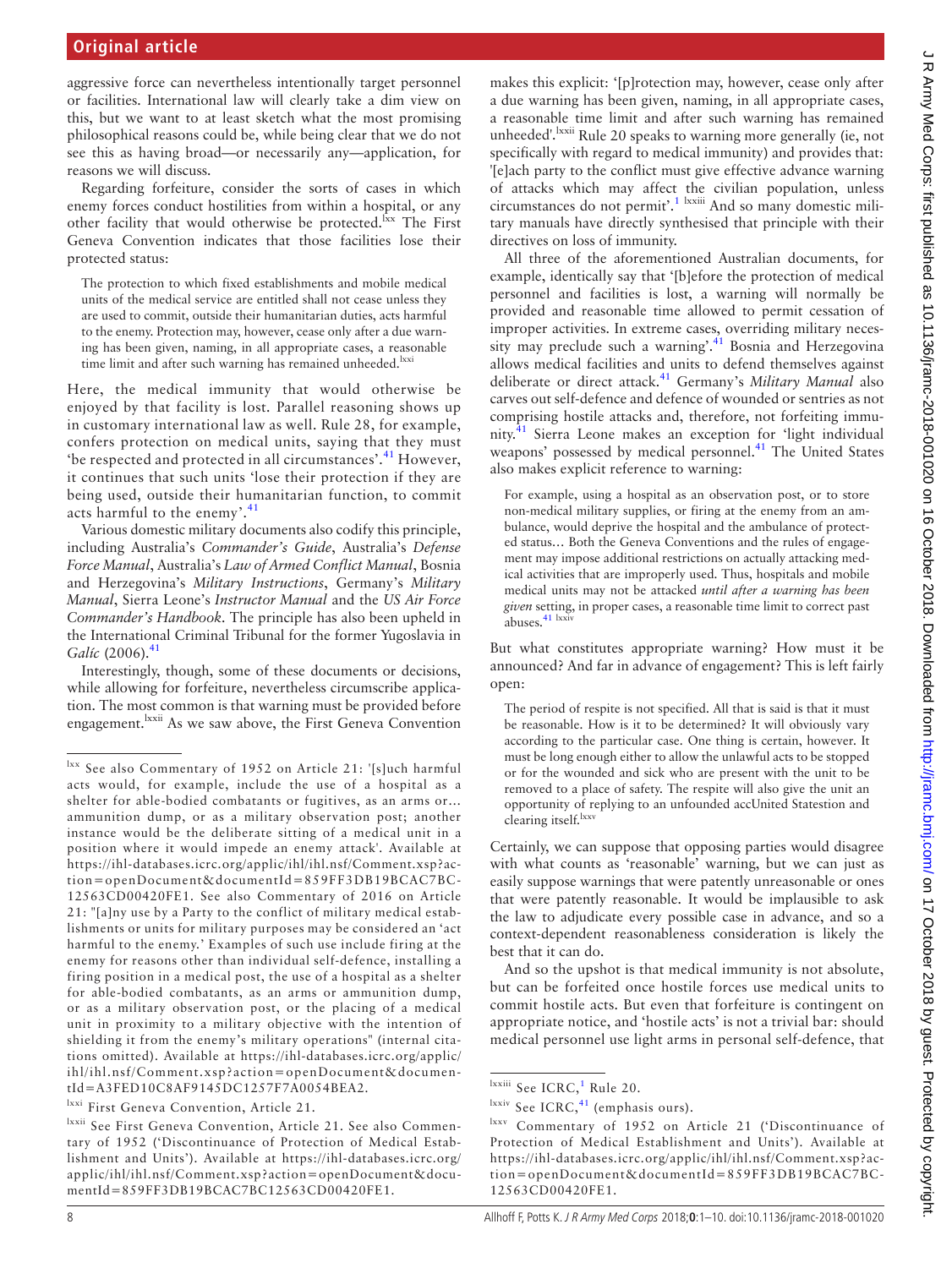hardly gives their adversaries license to destroy the entire facility. Or to put it in the language of just war theory as opposed to international law, medical immunity is only forfeited when the *in bello* requirements of military necessity and proportionality are established. Warning goes to necessity: it is generally not necessary to engage a medical unit *before* giving advance notice. If it were, in rare cases, then the 'reasonableness' prong of Article 21 might be satisfied regardless (ie, because it would not be reasonable to wait at all). But, generally, there will be the possibility of warning, which could go to any number of outcomes other than direct engagement, including surrender or evacuation. Second, proportionality still matters. Targeting a medical unit with hundreds of injured in order to secure a comparatively minor military advantage is ruled out by *in bello* considerations. And so, while the prospect of forfeiture undermines the absoluteness of medical immunity, it does not do so brazenly or uncritically.

Before concluding, though, let us at least gesture toward a more controversial issue, namely directly targeting a medical unit that has *not* forfeited immunity. As to what this could even possibly have going for it, suppose, for the sake of argument, that targeting a protected medical unit might break the aggressor's will, say by crushing the morale of the civilian population.<sup>lxxvi</sup> Michael Walzer, for example, thinks that some of the Allied bombings of German cities—which killed thousands of civilians—were justified given the 'enormity of the Nazi threat and the reasonable fear of its imminent triumph'.<sup>[42](#page-9-42)</sup> John Rawls expressed a similar view while, at the same time, condemning the bombings of Hiroshima and Nagasaki, which killed over a 100,000 Japanese.<sup>[43](#page-9-43) lxxvii</sup> World War II invites us to consider a terrible evil against which victory is absolutely necessary. By bombing German cities—so-called 'terror bombing'—we had the opportunity to affect the morale of the population, perhaps undermining support for Hitler, making it harder for the German government to stay in the war as its own civilians were killed, and so on. There is no doubt that the killing of these civilians was a tragedy, but let us suppose that the tragedy is less than the one we would have otherwise been forced to face, whether through more war or a stronger and more dominant Nazi Germany.

Such scenarios give rise to what Walzer<sup>[10](#page-9-9)</sup> calls 'supreme emergencies', which he characterises in terms of their seriousness and imminence  $44$  (p. 252).<sup>1xxviii</sup> If the threat is not sufficiently serious, then there is no point in countenancing the violation of non-combatant immunity; the moral harm of violating this principle could not be sufficiently countervailed by any other moral good. And if the threat is not imminent, then there is similarly no reason to jeopardise non-combatant immunity since some other solution might present itself before the threat is actualised.<sup>lxxix</sup>

The first thing to note is that the details of the cases are, of course, going to make all the difference. For example, some have been sceptical about whether the imminence condition was actually satisfied in terror bombings of German cities undertaken from February of 1942, presumably including

the cases that Walzer wants to defend.<sup>lxxx</sup> And whether it was necessary to bomb Nagasaki *after* bombing Hiroshima is also historically dubious. So the first line of defence against this potential relegation of medical immunity is just to seriously doubt whether the moral calculus would ever *actually* make sure a dire recommendation. People disagree, of course, about whether the *mere possibility* of such an outcome is enough to ridicule the framework on which that outcome would be suggested. Throughout the literature on torture, for example, even the spectre of ticking time-bomb cases causes opponents to level charges of 'intellectual fraud'<sup>[45](#page-9-45)</sup> (p. 1427).

Our point is not to rehash that debate here, particularly insofar as the coauthors would likely disagree.<sup>lxxxi</sup> Rather, they would both emphasise that, *at most*, this is an empirical inquiry, and neither has found any historical precedent that would redeem it. Furthermore, they would both emphasise that there would be serious risks in attacking *protected* medical units, on any range of axes: policy, precedent, moral capital and so on. Finally, there is no necessity defence in international law in the same way there is, let us say, in various domestic laws. Article 25 of the Responsibility of States for Intentionally Wrongful Acts (2001) ostensibly provides for one, but three quick comments. First, necessity is always a high bar, sometimes nearly hopelessly so.<sup>46</sup> Second, it is far from obvious that this statement on necessity would apply to blatant violations of international humanitarian law.[47](#page-9-47) Third, the commentary on Article 25 makes this scepticism quite explicit.<sup>48</sup> And so, while nominally on the table as a philosophical thought experiment, we can likely quarantine it.

#### **5. Conclusion**

In this paper, we surveyed the international legal framework grounding medical immunity. In this undertaking, customary international law figured prominently, particularly Rule 25. But we also considered ways in which the customary law intersected with treaty law, specifically the First Geneva Convention and Additional Protocol I. We then went on to explore the historical and philosophical foundations of these legal norms, making connections between just war theory and international law. We explored the 2015 bombing of an MSF hospital as a way to connect theory and practice; specifically, how the doctrine of double effect figured into the United States' response to this tragedy. Finally, we considered limits on medical immunity. The first limit is through forfeiture, such as when hostile acts originate from a medical facility. But even forfeiture must be carefully circumscribed, particularly through the attackers' duty to warn. Second, we considered whether, in the absence of forfeiture, protected status could nevertheless be justifiably infringed. We were sceptical here, particularly as would reasonably apply to any actual conflicts—the doctrines of proportionality and military necessity are likely substantial obstacles.

**Acknowledgements** The authors thank Michael Gross, Sarah Heathcote and Stephen Ratner for helpful discussions.

**Funding** Parts of this paper were written while Dr. Allhoff was a Fellow in the Center for Law and the Biosciences at Stanford University and as a Fulbright Specialist in the Faculty of Political Science at the University of Iceland; he thanks those institutions for their support. He also thanks the United States National Science Foundation, which has provided generous support under award #1317798.

**Competing interests** None declared.

<sup>&</sup>lt;sup>lxxvi</sup> See Allhoff.<sup>[5](#page-9-4)</sup> Parts of the ensuing discussion are adapted from § 2.2.

lxxvii Referenced in Coady [42](#page-9-42) (p. 77).

lxxviii See Statman, especially §1.[44](#page-9-44)

lxxix In other words, military necessity and proportionality are still the operative principles, even if Walzer does not frame it in those exact words.

lxxx See, for example, Coady.[42](#page-9-42)

lxxxi For one's view, see Allhoff.<sup>[5](#page-9-4)</sup>